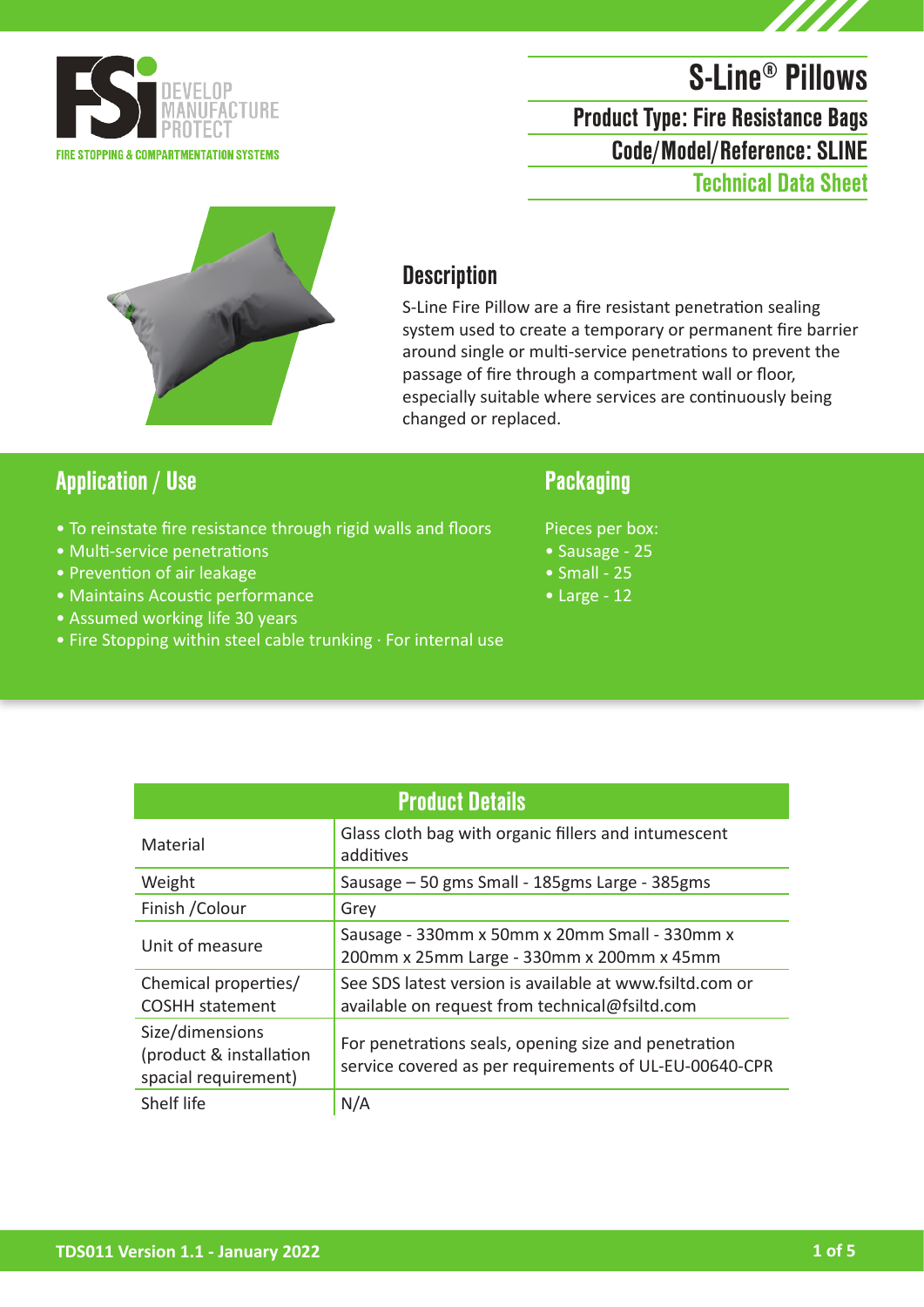



# S-Line® Pillows Product Type: Fire Resistance Bags

Code/Model/Reference: SLINE

Technical Data Sheet

### Product Certification / Approval







ETA-20/1031

UL-EU-00640-CPR



ISO 9001

11378

### **Membership**



| <b>Testing / Classification</b> |                                                                                                                                                    |                                                                      |
|---------------------------------|----------------------------------------------------------------------------------------------------------------------------------------------------|----------------------------------------------------------------------|
| Standard                        | Description                                                                                                                                        | Result                                                               |
| BS EN 1366-3:2009               | Fire resistance tests for service installations.<br>Penetration seals                                                                              | See UL-EU-00640-CPR for fire<br>resistance performance               |
| BS 476 : Parts 20 and 22        | Fire tests on building materials and structures.<br>Method for determination of the fire resistance<br>of non-loadbearing elements of construction | Contact technical@fsiltd.com<br>for details                          |
| BS EN 1026:2000                 | Windows and doors. Air permeability. Test<br>method                                                                                                | Tested at 600 Pa (contact<br>technical@fsiltd.com for<br>details)    |
| BS EN 13501-2:2016              | Fire classification of construction products and<br>building elements                                                                              | See UL-EU-00640-CPR for fire<br>resistance performance               |
| BS EN ISO 10140-2:2020          | Laboratory measurement of sound insulation<br>of building elements. Measurement of airborne<br>sound insulation                                    | Up to 43dB achievable<br>Contact technical@fsiltd.com<br>for details |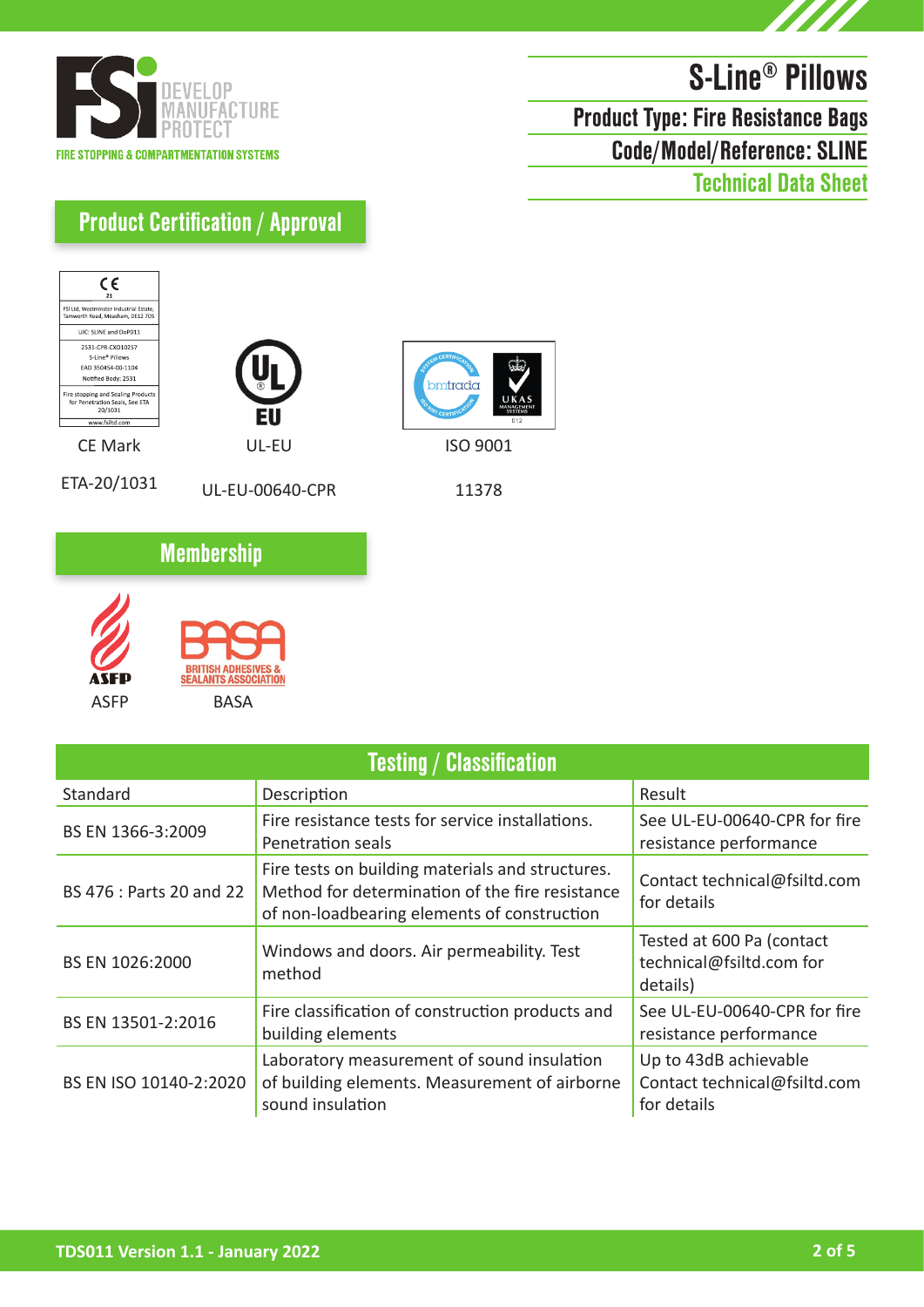

# S-Line® Pillows Code/Model/Reference: SLINE Product Type: Fire Resistance Bags

Technical Data Sheet

#### Installation & Operation

FSi Ltd. recommend installation of FSi Ltd. products is carried out by 3rd party certified installers.

The substrate must be clean, dry, sound and homogeneous, free from oils, grease, dust and loose particles. The product does not require a primer on most common surfaces, although adhesion tests are recommended prior to full scale application.

The installer must ensure the maximum aperture size is not exceeded as outlined in UL-EU-00640-CPR.

The installer must ensure the appropriate size S-Line Pillow is selected to ensure all gaps are filled and S Line Pillows are installed under compression as outlined in UL-EU-00640-CPR.

The installer must ensure that all services are within the scope of application for S-Line Pillows as outlined in UL-EU-00640-CPR. Install the S-Line Fire Pillows in such a way that all joints are staggered in each layer until you have filled all gaps within the wall or floor.

Pack pillows tightly into the opening around the services. Always ensure that all voids are completely filled and S-Line pillows are installed in a manner that ensures a tight compression fit.

**Walls** - S-Line Pillows must be installed centrally within the fire line so as they overlap both sides of the wall.

**Floors** - Steel mesh (50mm square with 5mm wire) is mechanically fixed with suitable non-combustible fixings to the soffit of the floor or within the reveal of the aperture via vertical returns at the edges of the mesh. The S Line pillows are tightly packed into the opening and around the services.

Where S-Line Pillows are removed to allow for the retrospective positioning of services, the installer must ensure the system is appropriately reinstated to ensure no gaps are present.

Competence records should be kept for all Individuals installing this product (s). Installations should be suitably recorded and logged.

#### **Maintenance**

Recorded inspection should be conducted in line with the maintenance and inspection schedule defined for the building/project.

These inspections should be completed and recorded by suitably competent individuals at intervals outlined in the operation and maintenance manual relevant to the building.

Ensure Safe Access and Egress when carrying out maintenance or inspection.

Where product (s) is damaged or tampered, new product should be installed in line with installation guidance.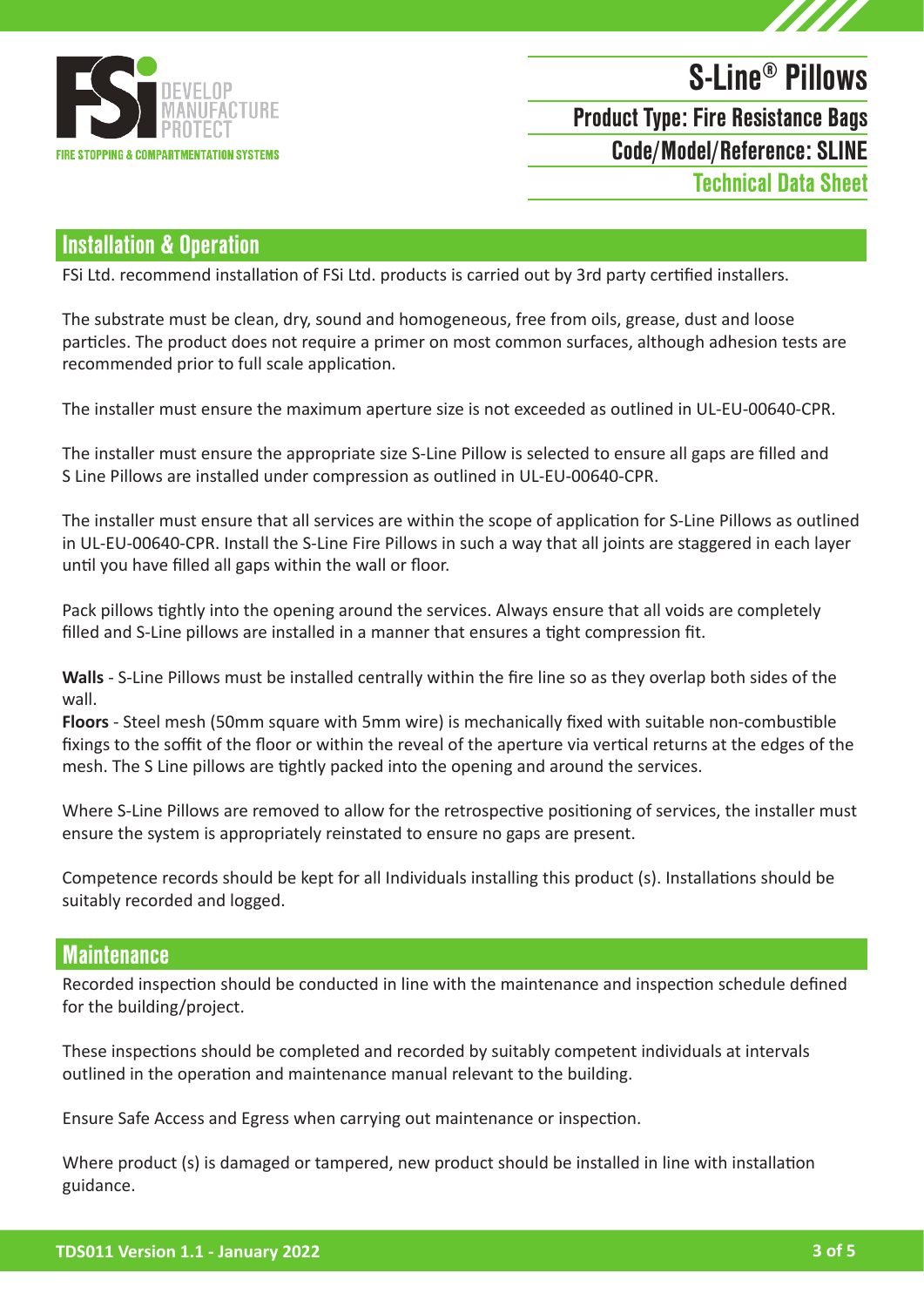

# S-Line® Pillows Code/Model/Reference: SLINE Product Type: Fire Resistance Bags Technical Data Sheet

### Handling & Storage

Store in a well-ventilated, dry, cool environment. Recommended temp ranges +5°c - +35°c. Protect against exposure to direct sunlight. Always ensure that safe manual handling procedures are followed at all times.

#### **Disposal**

The S-Line Pillow is considered a complex article. However, the individual components cannot be easily separated.

European Waste Catalogue code: **17 09 04**

(CONSTRUCTION AND DEMOLITION WASTES (INCLUDING EXCAVATED SOIL FROM CONTAMINATED SITES); other construction and demolition wastes; mixed construction and demolition wastes other than those mentioned in 17 09 01, 17 09 02 and 17 09 03).

Disposal of the S-Line Pillow must be done according to official regulations and in accordance with a licensed collector's sorting instructions.

You must classify your own waste, the information given above is guidance only. Waste must be classified on a case-by-case basis.

#### **Warranty**

FSi Ltd. products are manufactured to rigid standards of quality. Any product which has been applied in accordance with FSi Ltd.'s written instructions and in any application recommended by FSi Ltd., but which is proved to be defective in product quality, will be replaced free of charge. No liability can be accepted for the information provided in this document although it is published in good faith and believed to be correct at time of issue. Any drawings provided are for illustrative purposes only. FSi Ltd. reserves the right to alter product specifications without prior notice, in line with our Company policy of continuous development and improvement. Changes due to new findings are possible, errors and misprints are not excluded. No liability whatsoever will be accepted for any loss, damage or injury arising from the use of the information given. FSi Ltd. have no control over the methods of installation, competence of operatives or suitability of site conditions, no warranties, expressed or implied, are intended to be given as to the actual performance of the product/system mentioned within this document.